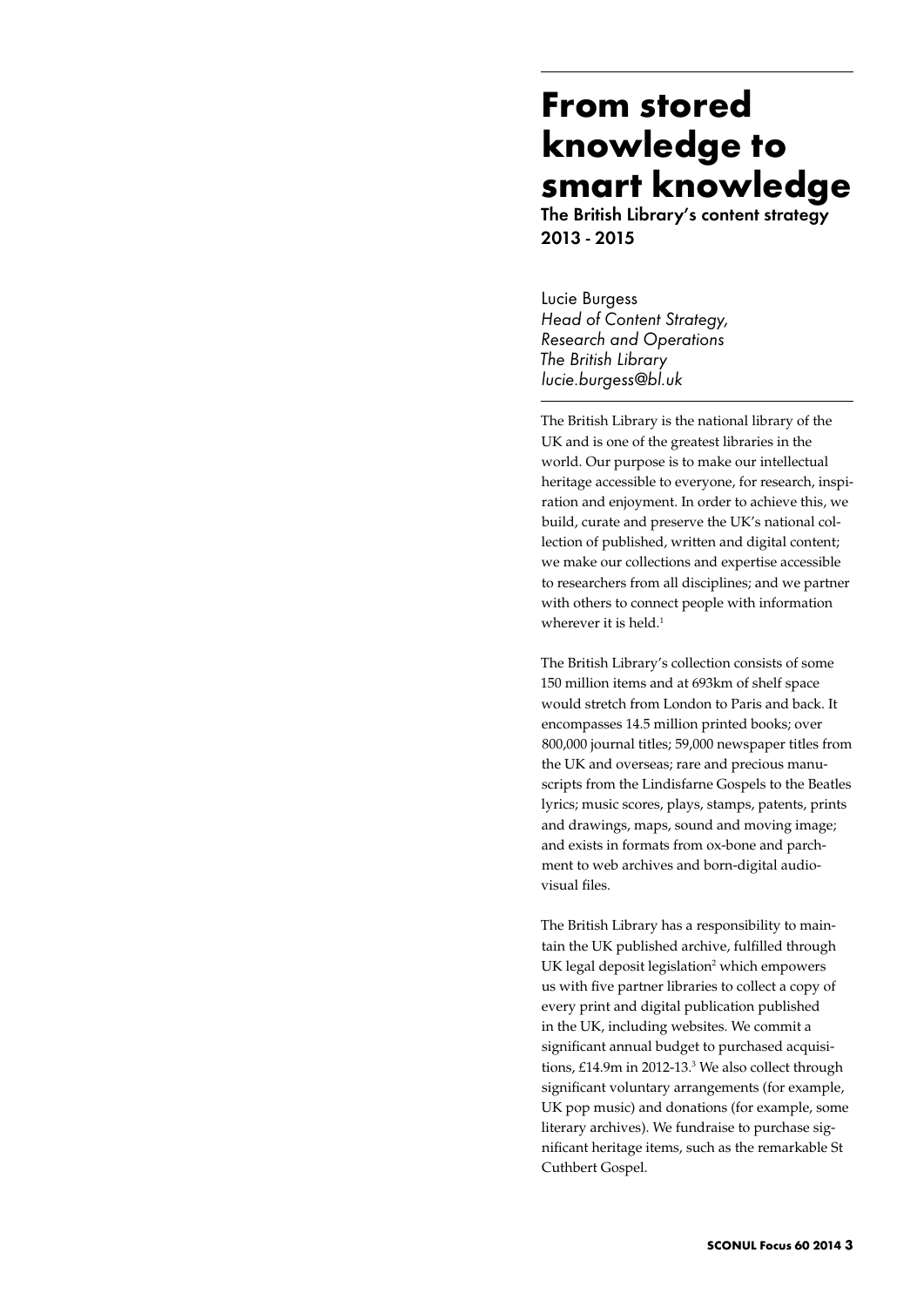#### **Why do we need <sup>a</sup> content strategy?**

In 2012 we set out to re-examine our collection development strategy, which we have articulated as a 'content' strategy – *From stored knowledge to smart knowledge*. We use the word 'content' rather than 'collection' to explain that we both collect, and, increasingly, connect to content in an ever more digital and open world. Ultimately, strategy is about making choices in a world where resources are limited, and where demonstrating value from public money is essential. We wanted our content strategy to answer questions such as:

- What should be the balance between collecting from the UK and from overseas, in different formats, and in disciplines / subjects in order to best support research?
- What should be the balance between collecting for future generations of users, and contemporary collecting / connecting to support services for today's users?
- How much digital collecting should we do? What impact might this have on digital infrastructure, operations and resources?
- • What new opportunities and innovations could we exploit?
- • What should we prioritise, do differently or stop doing altogether?

While we did not develop definitive answers to each of these questions, we developed a set of guiding principles which each of the library's content experts now uses to inform their everyday collection development activities. Through the strategy we aim to demonstrate that our collections are at the heart of the British Library and the vital role they play in underpinning UK research, economic growth, culture and learning.

The UK is particularly rich in research-level publishing, producing some 6% of the world's research articles.<sup>4</sup> The British Library's content continues to underpin the excellence of the UK research and higher education, facilitates significant cost-savings in research libraries through acquisition of unique content and initiatives like the UK Research Reserve<sup>5</sup> and so helps to maintain the UK's research competitiveness internationally.

*The information world is undergoing profound change*. It will be obvious to librarians that the information world continues to undergo unprecedented change:

*Users want their libraries to be somewhat like Google or Amazon*. Rapid technology innovation (such as internet shopping, mobile devices like tablets and smart phones, social media) has transformed user expectations. Libraries are expected to provide an 'anytime, anywhere' experience, independent of device and, unfortunately, they often fall short of what their users expect.

*Researchers have a strong preference for material that can be accessed online*. The main UK publishers deliver content on the web; most subjects have abstracting and indexing services with clickthrough access; e-book publishing is growing rapidly. There are lots of different models: free, rental, subscription and streaming through many players including Google Scholar, OverDrive and Scribd. Digital content brings huge users benefits such as text mining and seamless search, but adds complexity for libraries.

*Content is becoming even more complex and dynamic*. User research conducted by the British Library suggests that many formats of content are important to researchers; <sup>6</sup> such as web sites, audio-visual content, grey literature, geospatial information, statistics and research datasets, user-generated content and social media. By 2020, the British Library estimates that 70% of all content globally will be published in a digital form.<sup>7</sup>

*Open Access is changing research communication*. Following the Finch Review,<sup>8</sup> which recommended an open access (OA) mandate for UK publiclyfunded research, a variety of OA models are being implemented, and there has been much debate about the costs and impact on libraries, publishers and researchers. The British Library already provides access to some OA journals, books and datasets, and we played a key role in the development of Europe PubMed Central<sup>9</sup>, a subject-based repository of OA journals.

### **From Stored Knowledge to Smart Knowledge**

# *The library will develop the collection primarily in terms of disciplines and subjects*

The framework of disciplines (Arts and Humanities, Social Sciences, and Science, Technology and Medicine) and subjects will lead our collection development decisions because this enables us to be responsive to the user communities we serve.

We aim for coherence within the disciplines, collecting in all key subjects as far as possible, prioritising some subjects according to UK research priorities, usage and national provision; and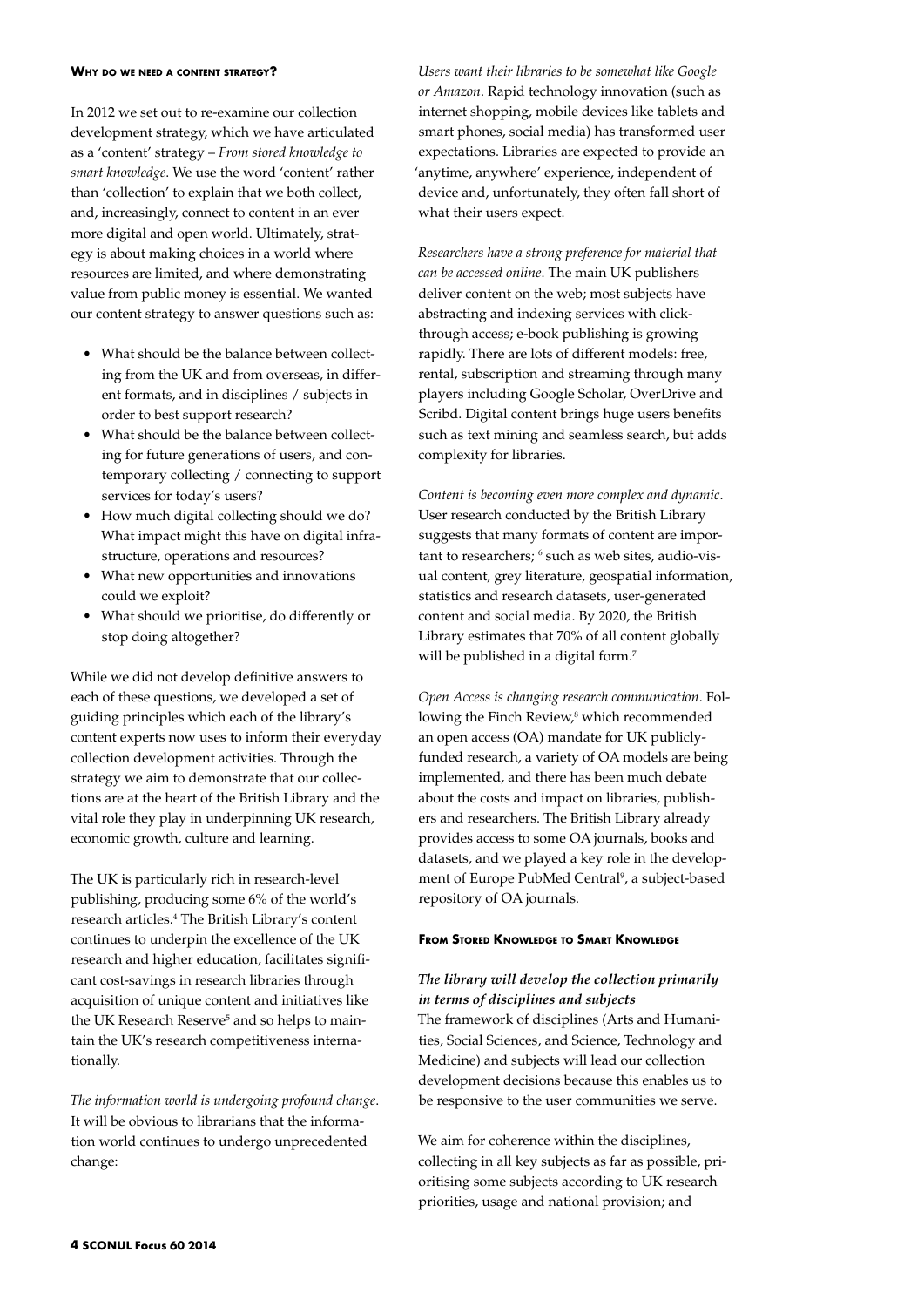recognising that a comprehensive approach is neither financially sustainable nor appropriate. We prioritise collection of unique content, whether in physical or digital form.

We will continue to develop format-based collections, which support research in all disciplines. These include web archives, manuscripts, maps, theses, official publications, news media, sound and moving image content. For example, we have collected 14,000 instances of websites through the UK Web Archive10 that reflect the diversity of lives and interests throughout the UK. In order to promote inter-disciplinary use of our collections, we are encouraging matrix working between subject curators and format experts – for example, between curatorial specialists in politics and web archives.

# *The intellectual and cultural heritage of the UK is central to the British Library's content strategy, but we will continue to collect overseas content of value to research*

As the UK's national library, the intellectual and cultural heritage of the UK is at the heart of our collection development through legal deposit. The British Library has collected a copy of every significant UK book, newspaper, journal and other printed publications for over 300 years. On 6 April 2013, new legislation was passed which empowers the British Library and five other libraries to harvest websites and to collect digital publications that are published in the UK and preserve them for ever. We have already collected 80,000 e-journal articles and are scaling up our e-book collecting. We have collected a snapshot of the entire UK web space – some 3.9 million websites in the '.uk' domain. We are also conducting web crawls on themes such as the reform of the National Health Service, Scottish independence and the death of Nelson Mandela. We will continue these activities. It is important that this ephemeral digital material is not lost to a digital black hole of the 21st century and can be used by researchers and the public.

In any given subject we will supplement legal deposit content, voluntary deposit and donations through contemporary acquisitions, both from the UK and overseas. Our collecting is not defined by geography, but rather by subject. Our coverage of subjects such as European studies, Asian and African studies and Australian and American studies illustrates our global outlook and the UK's relationships with the rest of the world.

We collect actively material of major significance to UK heritage and the UK's relationship with the rest of the world. A recent example is the draft score of Benjamin Britten's much-loved The young person's guide to the orchestra. Increasingly we collect digital heritage material as well as ancient manuscripts or books; for example, we recently acquired the digital images, text and data in the archive of the evolutionary biologist William Donald Hamilton.

## *We will collect more digital content to reflect publishing trends*

We will prioritise collection of and connection to digital content over print as a strategic response to the accelerating pace of change in the external environment. We will move to digital quickly for contemporary collections, particularly for journals; although we will continue to collect print (and digital) for UK heritage collections such as literary fiction.

We will continue to license and subscribe to digital content in order to provide a better user experience both within the library's physical spaces and on the web. We will collect and connect to freely available but dynamic or unpublished online content. For example, we provide the growing EThOS<sup>11</sup> service in partnership with UK universities, which gives free online access to over 300,000 UK theses, both to born-digital versions and through a digitisation-on-demand service. We are collecting digital audio-visual content excluded from legal deposit; in January 2013, we launched a new multimedia 'Broadcast news' service, which enables reading-room users to access TV and radio news bulletins produced by 15 broadcasters since May 2010.

In order to collect and connect to digital content at scale we are making substantial improvements to our digital infrastructure, from acquisition through to preservation and access. For example, we are developing new highly automated workflows to acquire digital content direct from publishers, to ingest it into our digital library system and make it searchable through 'Explore the British Library' (explore.bl.uk/).

## *We will increasingly connect to digital content and embrace openness*

It is essential that we make our content available through online channels if we want to remain relevant. At the British Library, we are achieving this goal through a mixture of through-linking to open resources; subscription and licences; through new licence models that allow delivery direct to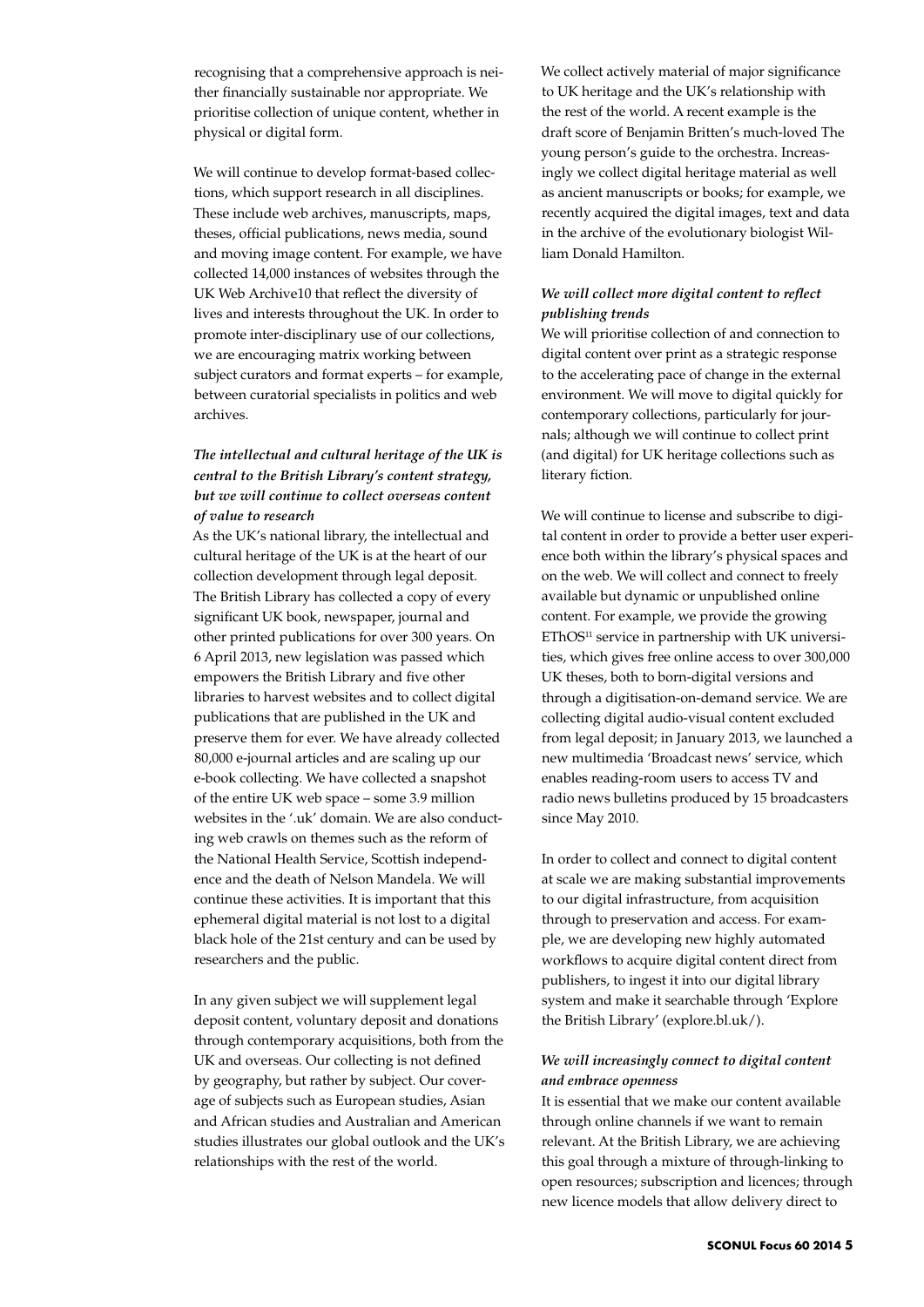users from publisher websites, for content which the library does not wish to hold; through mass digitisation of physical holdings; and through digitisation-on-demand services.

The British Library already engages in and supports open access in its many forms. We provide integrated discovery via our online search to selected open access journals, books and datasets. Increasingly, we intend to link to open content on the web as far as possible – for example, providing links to journal articles published under Creative Commons licences in university repositories or on publisher websites. Through UK legal deposit, we will also ensure comprehensive longterm access to this content.

We will continue to digitise our physical holdings, funded through commercial partnerships and philanthropic donations. Where possible, we are making digitised content available via open licences. For example we have made 60,000 digitised 19th-century books freely available as public domain content and recently uploaded one million images to Flickr Commons for full re-use. In future, we would like to provide links to openly available digitised books where we hold a physical copy, through services like the Hathi Trust. We are also trying to make our data, as well as content, as open as possible; for example, the British National Bibliography, which is available as an open linked dataset.

# *We will add value to content through curation and encourage our users to add value through community*

We want to engage with our users to supplement our curatorial expertise and in so doing, add value to content. Through the UK Soundmap project,<sup>12</sup> launched in July 2010, we asked people to record the sounds of their environment, whether at home, work or play. Since then, over 2,000 recordings have been uploaded by some 350 contributors. Through the British Library's Geo-referencer project<sup>13</sup> 2,400 scanned maps of 17th-, 18th- and 19th-century England and Wales were tagged with modern geospatial co-ordinates through crowd-sourcing in less than a month.

The Library's 200-strong curators and content professionals come from all disciplines and subjects and are experts in their research fields. Our expert staff research and interpret the collections, understand their provenance and provide context; they are data scientists, historians, project managers, diplomats and a bridge between the ancient and modern. They negotiate a complex world

of copyright-controlled and open content, paid for and free, physical and digital, and their work spans the disciplines.

We want to find better ways to connect with our users, in a meaningful and sustainable way. We want to crowd-source more of the rich expertise of our user communities. The combination of curated resources with community will provide an increasingly important catalytic process in enriching our content.

## **CONCLUSIONS**

From stored knowledge to smart knowledge represents evolution rather than revolution for collection development at the British Library. But the period to 2015 is only a part of the journey. We are planning for an even greater scale of delivery of digital content directly to researchers in the future. This requires continued ingenuity and innovation, and investment at a time when budgets are under considerable pressure. To 2020 and beyond, we expect to see more dynamic changes; greater collection of apps, of dynamic research datasets, more mobile content, social media, audio and video. But there will be continuities as well as change. Over time, when rights and law allow, we hope that users will be able to engage with much more of the library's extraordinarily rich content to support research, innovation, culture and inspiration.

The British Library would be interested to hear your feedback on our content strategy, and to hear perspectives from your own library. For more information, please see http://www.bl.uk/aboutus/stratpolprog/contstrat/british\_library\_content\_strategy\_2013.pdf or please contact:

email lucie.burgess@bl.uk Twitter @LucieCBurgess

### **References**

- 1 Extract of British Library statements of purpose, developed in 2013, as yet unpublished
- 2 The Legal Deposit Libraries Act 2003 and the Legal Deposit Libraries (Non-Print Works) Regulations, 2013
- 3 British Library Annual Report and Accounts, 2012 13, p. 27 (http://www.bl.uk/aboutus/ annrep/2012to2013/annualreport201213.pdf)
- 4 Publishers Association, 6 Bridging the valley: written evidence submitted by the Publishers